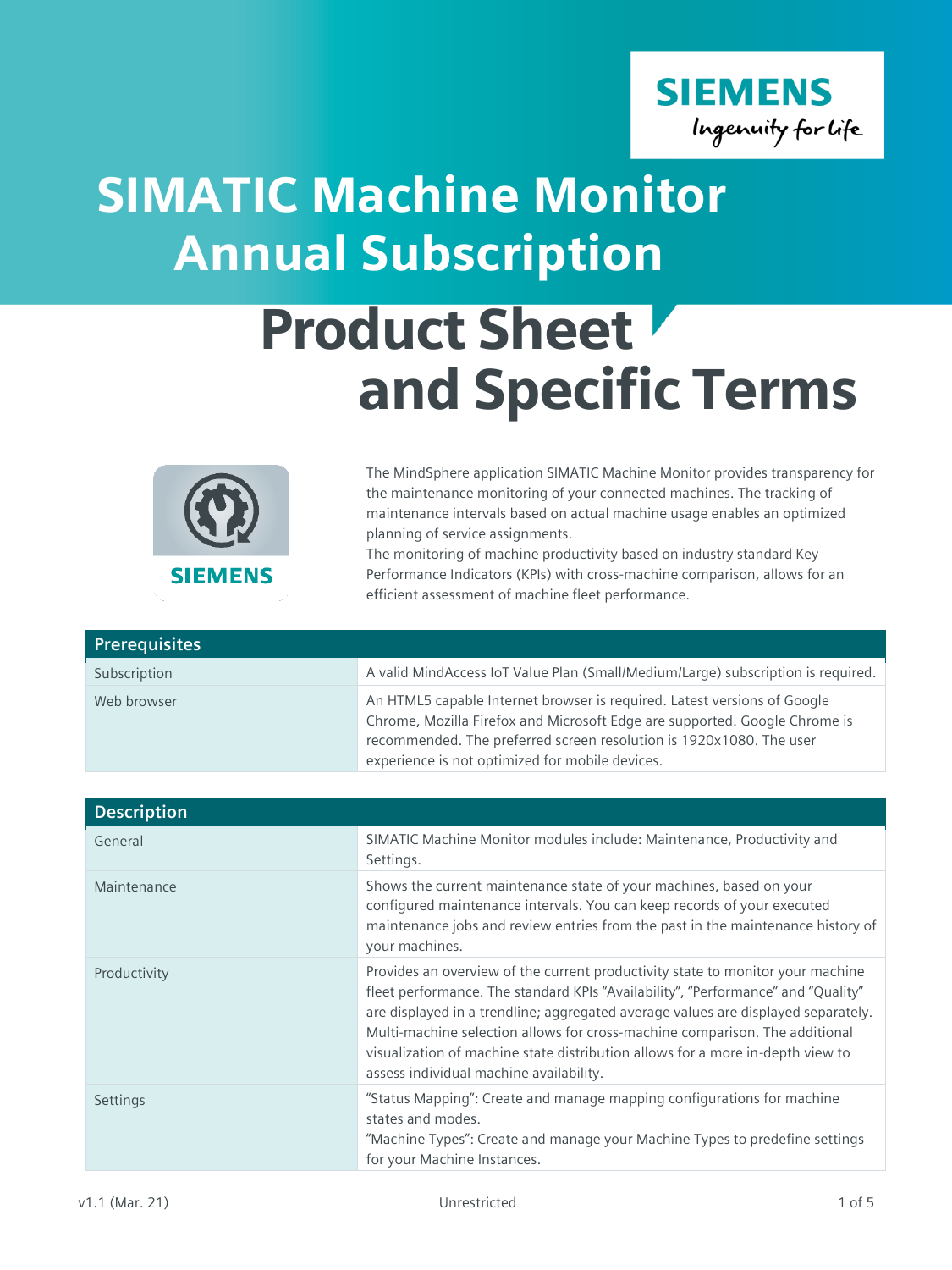|                         | "Machine Instances": Connect your machines to the application via the creation<br>of Machine Instances. The number of currently configured Machine Instances is<br>displayed above the Machine Instances list.                                                                                                                                                                                                                                                                                                                                                                                                                                                                                                                                                                                                                                                                                                                                                                                                                                                                                                           |
|-------------------------|--------------------------------------------------------------------------------------------------------------------------------------------------------------------------------------------------------------------------------------------------------------------------------------------------------------------------------------------------------------------------------------------------------------------------------------------------------------------------------------------------------------------------------------------------------------------------------------------------------------------------------------------------------------------------------------------------------------------------------------------------------------------------------------------------------------------------------------------------------------------------------------------------------------------------------------------------------------------------------------------------------------------------------------------------------------------------------------------------------------------------|
| Application permissions | SIMATIC Machine Monitor is operated in data centers in the Area European<br>Union. SIMATIC Machine Monitor requires granted access to Your Content in<br>order to perform pre-calculations without user interaction. Therefore, the<br>application will request access tokens. Before we provision the application to<br>your MindAccess Account, you will receive an email with the option to approve<br>or decline access to Your Content.<br>The application will also process and store your user name, email and user role<br>to the extent necessary to provide the functionality of the application.                                                                                                                                                                                                                                                                                                                                                                                                                                                                                                              |
|                         | The application performs the following activities which modify or amend Your<br>Content in your MindAccess Account on your behalf:                                                                                                                                                                                                                                                                                                                                                                                                                                                                                                                                                                                                                                                                                                                                                                                                                                                                                                                                                                                       |
|                         | • Read access on your time series data:<br>This application reads uploaded data from your data repository to evaluate<br>and process certain information presented in different views within this<br>application.<br>• Read access on your Asset configuration data:<br>Read access on Asset configuration data is required in order to use the<br>functionalities of this application.<br>• Create Asset Type:<br>This application creates one Asset Type in your Asset configuration named<br>"SIMATIC Machine Monitor". This Asset Type serves as a blueprint for the<br>Assets that are created to manage your configured Machine Instances for the<br>application.<br>• Create Assets:<br>For every Machine Instance that is created in the "Settings" module to connect<br>your machine to the application, a corresponding Asset is created in your<br>Asset configuration. If the Machine Instance is assigned to an existing<br>subtenant, then the corresponding Asset is placed in that subtenant structure<br>accordingly.<br>If a Machine Instance is deleted from the application, the corresponding Asset |
|                         | in your Asset configuration is not deleted.<br>Modification of MindConnect element configuration:<br>$\bullet$<br>In the course of Machine Instance creation you can select onboarded<br>MindConnect connectivity elements from your current Asset configuration to<br>connect to the corresponding Asset for the Machine Instance. Depending on<br>your configuration, the application will apply the following changes in the<br>MindConnect element configuration:<br>Add a new data source<br>Add a new data point                                                                                                                                                                                                                                                                                                                                                                                                                                                                                                                                                                                                   |
|                         | Connect data point and Variable<br>• Upload of files to your MindAccess Account:<br>Any document that is attached to the Machine Type configuration in module<br>"Settings" is uploaded and is stored in your MindAccess Account.                                                                                                                                                                                                                                                                                                                                                                                                                                                                                                                                                                                                                                                                                                                                                                                                                                                                                        |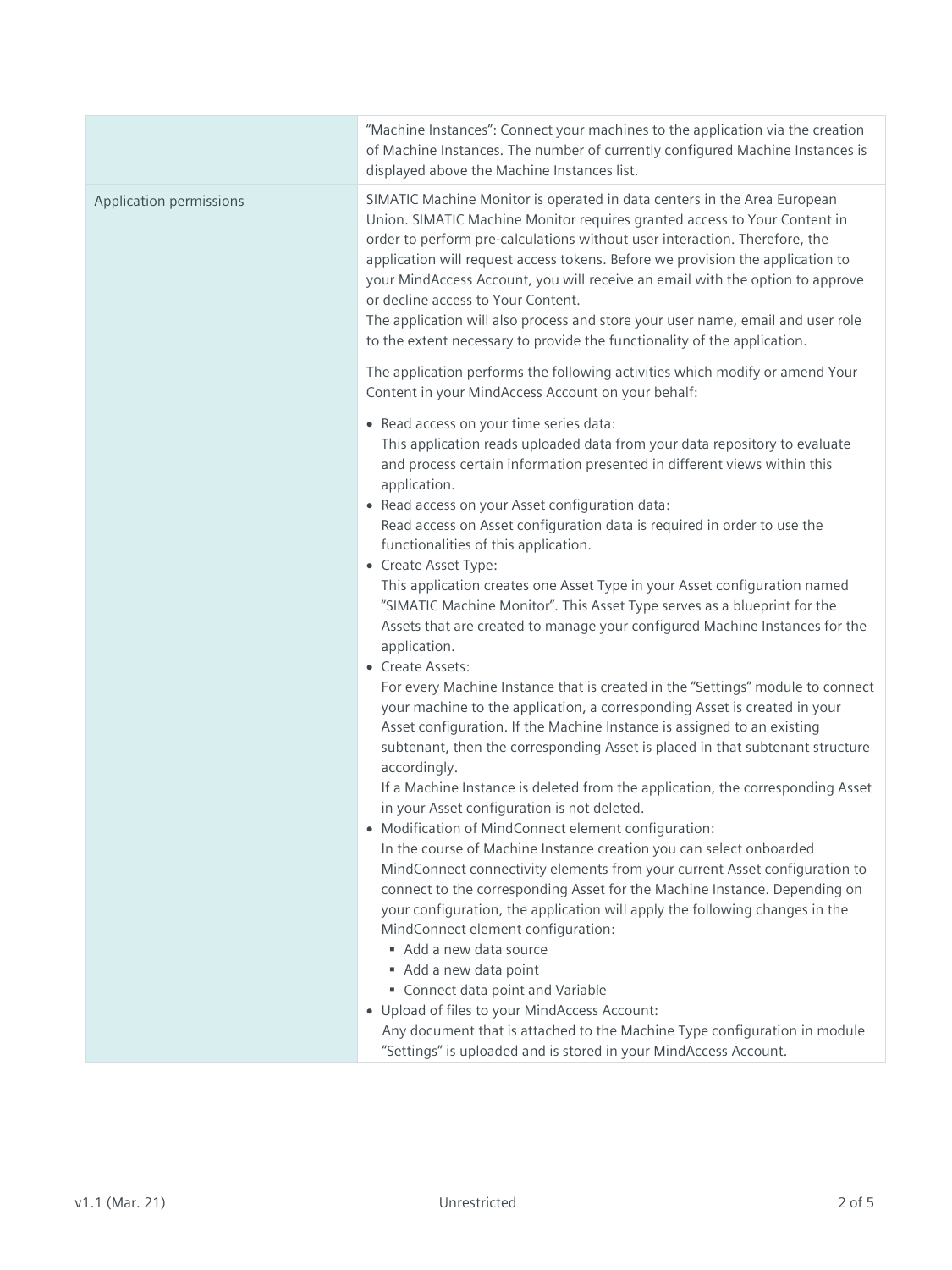| <b>Pricing Model</b>                  |                                                                                                            |                                                                                                                                                                                                                                                                                                                                                                                                                                                                                                                                                                                                                                                                                                                                                                                                                                                                                                                                                                                                                                                                                                                |
|---------------------------------------|------------------------------------------------------------------------------------------------------------|----------------------------------------------------------------------------------------------------------------------------------------------------------------------------------------------------------------------------------------------------------------------------------------------------------------------------------------------------------------------------------------------------------------------------------------------------------------------------------------------------------------------------------------------------------------------------------------------------------------------------------------------------------------------------------------------------------------------------------------------------------------------------------------------------------------------------------------------------------------------------------------------------------------------------------------------------------------------------------------------------------------------------------------------------------------------------------------------------------------|
| Fee for                               | Base subscription <sup>1</sup>                                                                             | Additional subscriptions <sup>1</sup> (optional)                                                                                                                                                                                                                                                                                                                                                                                                                                                                                                                                                                                                                                                                                                                                                                                                                                                                                                                                                                                                                                                               |
|                                       | Free of charge<br>(No Machine Instance<br>included)                                                        | 1 Machine Instance                                                                                                                                                                                                                                                                                                                                                                                                                                                                                                                                                                                                                                                                                                                                                                                                                                                                                                                                                                                                                                                                                             |
| <b>Billing cycle</b>                  | n/a                                                                                                        | Yearly in advance                                                                                                                                                                                                                                                                                                                                                                                                                                                                                                                                                                                                                                                                                                                                                                                                                                                                                                                                                                                                                                                                                              |
| remedies remain unaffected.           |                                                                                                            | <sup>1)</sup> Should the actual usage of your base and/or additional subscriptions repeatedly exceed applicable limits (e.g. the number of Machine Instances), and should<br>you not order the appropriate increase of usage capacities for an additional fee, we reserve the right to suspend the Service. Other contractual rights and                                                                                                                                                                                                                                                                                                                                                                                                                                                                                                                                                                                                                                                                                                                                                                       |
| Base subscription                     |                                                                                                            | The base subscription is free of charge and allows access to the application.<br>There is no free Machine Instance included in the base subscription.                                                                                                                                                                                                                                                                                                                                                                                                                                                                                                                                                                                                                                                                                                                                                                                                                                                                                                                                                          |
| Fee for Machine Instance subscription |                                                                                                            | For each Machine Instance subscription a fee will be charged yearly in advance.                                                                                                                                                                                                                                                                                                                                                                                                                                                                                                                                                                                                                                                                                                                                                                                                                                                                                                                                                                                                                                |
| <b>Subscription Term</b>              | expiration date that it has elected not to renew.                                                          | The initial Subscription Term for the base and any additional subscription is 12<br>months. Following expiration of the preceding Subscription Term, the<br>subscription automatically renews with a Subscription Term of 12 months at the<br>then-current terms made available under www.mindsphere.io/terms, unless<br>either Party notifies the other Party at least 60 days prior to the then-current                                                                                                                                                                                                                                                                                                                                                                                                                                                                                                                                                                                                                                                                                                      |
| Adaptation of fees                    |                                                                                                            | The fees during any renewed Subscription Term will be the same as during the<br>immediately prior Subscription Term, unless we notify you of a Fee Change at<br>least 90 days prior to the end of the then-current Subscription Term, in which<br>case the communicated Fee Change will be effective upon subscription renewal.<br>During a running Subscription Term we may change or add new fees<br>(collectively referred to as "Fee Change") due to and to the extent required to<br>reflect: (i) changes in the quality or functionalities of the Service; (ii) material<br>changes in market conditions; (iii) general increases in wages or other<br>employment costs; and/or (iv) changes in procurement costs due to price<br>changes made by our suppliers, in each case to the extent that the changes<br>affect our provision of the agreed Service. We will notify you of any Fee Change<br>at least 60 days in advance of the effective date of the Fee Change.                                                                                                                                 |
| Trial                                 | Term for the Trial ("Free Trial Period").<br>ordered.<br>will begin, and you will be invoiced accordingly. | "Trial" refers to an application that has been designated as a "trial" offering in the<br>product description in the applicable Order Form. Any application delivered as a<br>Trial is a "Free of Charge Service" as that term is defined in the MMA.<br>We will notify you by email of the exact start and end date of the Subscription<br>You may terminate the Trial at any time during the Free Trial Period by providing<br>written notice to trial@mindsphere.io no later than 14 days prior to the end date<br>of the Free Trial Period. We may terminate your access to the Trial at any time<br>after receipt of your written termination notice. Termination of the Trial shall<br>also result in termination of the respective corresponding paid subscription<br>During the Free Trial Period, our standard support and service level obligations<br>do not apply. We may however, at our sole discretion, make certain free of<br>charge support services available to you. Upon expiration of the Free Trial<br>Period, the Subscription Term for the respective corresponding paid subscription |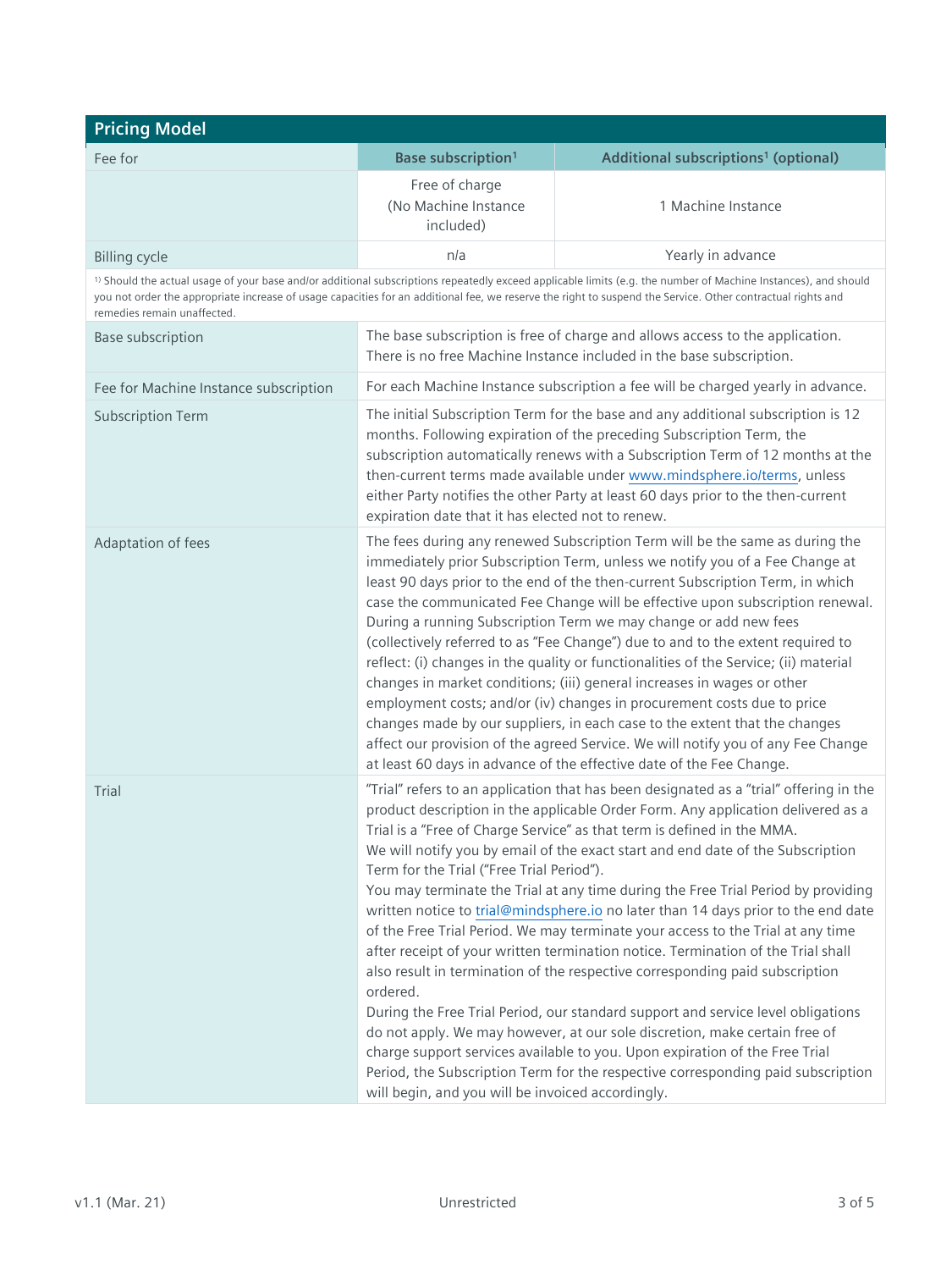| <b>Specific Terms</b>                            |                                                                                                                                                                                                                                                                                                                                                                                                                                                                                                                                                             |
|--------------------------------------------------|-------------------------------------------------------------------------------------------------------------------------------------------------------------------------------------------------------------------------------------------------------------------------------------------------------------------------------------------------------------------------------------------------------------------------------------------------------------------------------------------------------------------------------------------------------------|
| Service Level Agreement                          | The Monthly Uptime Percentage for this application is 90%. Monthly Uptime<br>Percentage is defined in the MindSphere Supplemental Terms available on<br>www.mindsphere.io/terms.                                                                                                                                                                                                                                                                                                                                                                            |
| Application use rights                           | This application can be used as part of OEM Services as described in the Specific<br>Terms for MindAccess IoT Value Plan published on www.mindsphere.io/terms.<br>Under the Account of your MindAccess IoT Value Plan, you may permit Users of<br>Third Parties to access and use this application for the purpose of receiving a<br>service from you.                                                                                                                                                                                                      |
| <b>Third Party Terms</b>                         | The application contains Third Party services, including open source software,<br>commercial software, or software-related managed services, which are subject<br>to additional or different terms, license rights, or require certain notices by their<br>licensors, which we are obliged to pass on to you as your licensor and to which<br>you agree to abide ("Third Party Terms"). The Third Party Terms for SIMATIC<br>Machine Monitor are made available via the following web link:<br>https://sie.ag/MindSphere-ThirdParty_SIMATIC-MachineMonitor. |
| Changes to the Product Sheet & Specific<br>Terms | We may update this document from time to time during a Subscription Term in<br>order to reflect any changes agreed with or imposed by our subcontractors<br>(including changes in open source software license terms) or when we introduce<br>new features, supplements, enhancements or capabilities (e.g. that were not<br>previously included with the subscription, but added for no additional fee).<br>Changes shall become binding upon release of a new version of this document<br>on www.mindsphere.io/terms.                                     |
| Support                                          | Support may be contacted via Industry Online Support:<br>https://support.industry.siemens.com/.<br>Support is available in English and German.                                                                                                                                                                                                                                                                                                                                                                                                              |

| <b>Export Control Regulations</b> |   |
|-----------------------------------|---|
| <b>AL</b>                         | N |
| ECCN                              | N |

| <b>Security Information</b> |                                                                                                                                                                                                                |
|-----------------------------|----------------------------------------------------------------------------------------------------------------------------------------------------------------------------------------------------------------|
| General                     | In order to protect plants, systems, machines and networks against cyber<br>threats, it is necessary that you implement and continuously maintain a holistic,<br>state-of-the-art industrial security concept. |
| Secure communication        | Data transmission will be done via HTTPS protocol from Asset to your<br>MindAccess Account.                                                                                                                    |

| <b>Definitions</b> |                                                                                                                                                                                                                                                         |
|--------------------|---------------------------------------------------------------------------------------------------------------------------------------------------------------------------------------------------------------------------------------------------------|
| Asset              | An Asset is the logical representation of a thing which for the purposes of this<br>application is a machine.                                                                                                                                           |
| Machine Instance   | A Machine Instance represents the connection to your physical machine. Every<br>Machine Instance creates a corresponding Asset in your MindAccess IoT Value<br>Plan, which provides the data to be processed by the SIMATIC Machine Monitor<br>modules. |